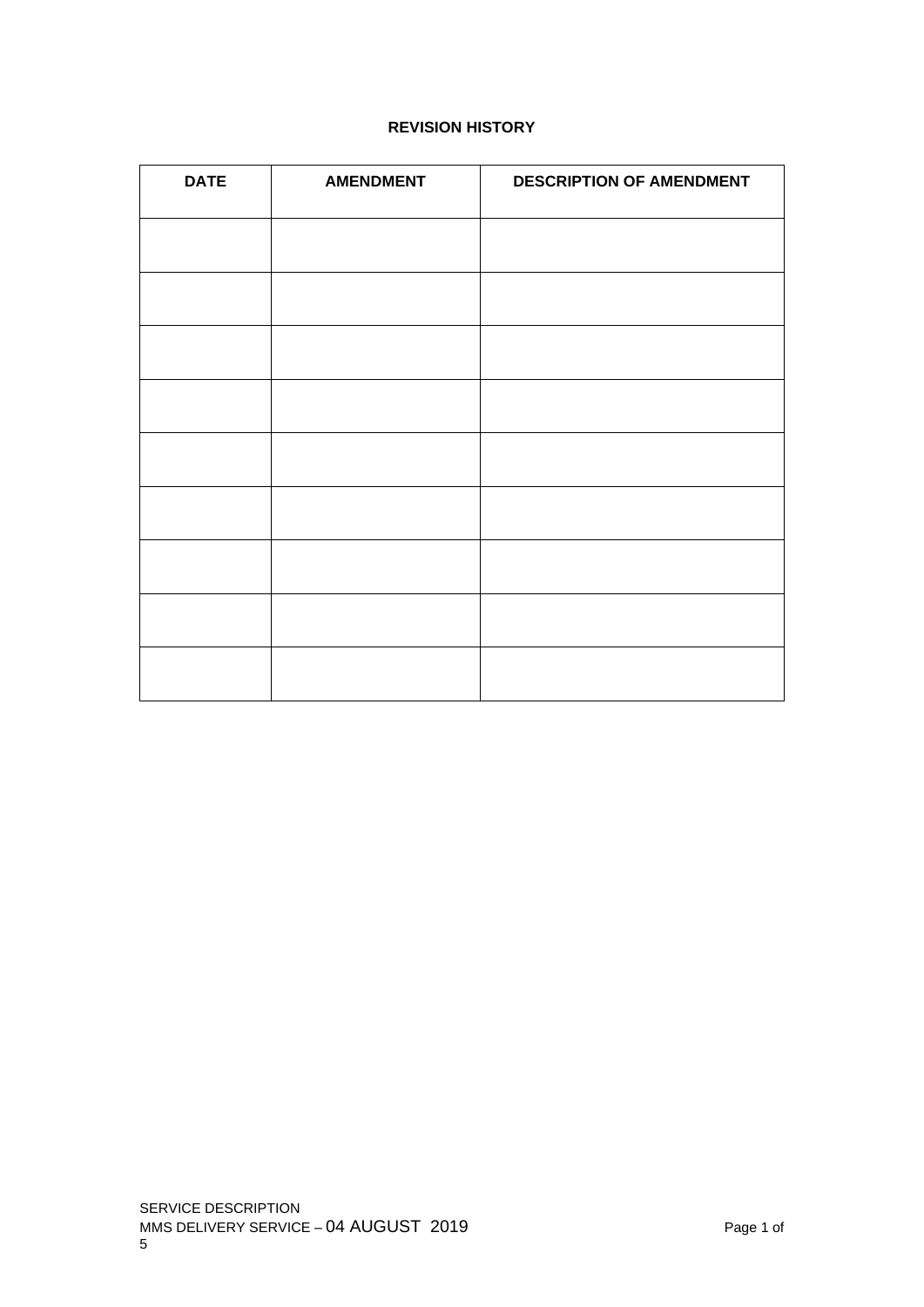# **SERVICE DESCRIPTION 1-8: MMS DELIVERY SERVICE**

### 1 **THE SERVICE**

The MMS Delivery Service is a service for the carriage of MMS Messages via a TCP/IP connection to the MMSC of the Access Provider, as further defined by the terms of this Service Description and by 3GPP TS 22.140 and 3GPP TS 23.140 specifications.

**Available to:** Public telecommunications operator with an individual MNO licence.

**Traffic:** MMS Messages originating from and terminating to users in Bahrain only.

**Reciprocal Service:** A reciprocal delivery service is required.

### 2 **DEFINITIONS**

Capitalised terms not defined in this Service Description are defined in the Dictionary. Terms defined in this Service Description are specific to it.

**Access Provider** means the party which operates a Mobile Network directly connecting the Messaged Party.

**Access Seeker** means a party which operates the Mobile Network directly connecting the Messaging Party.

**Messaging Party** means an Access Seeker Customer who initiates an MMS Message to a Messaged Party.

**Messaged Party** means an Access Provider Customer to whom an MMS Message is sent.

**MMS Link** means the ability for MMS Messages to pass between the parties' MMSCs, using a VPN or GRX services as agreed by the parties.

**MMS** means Multi-Media Message Service.

**MMS Message** means a text, audio, video and/or data message of up to 100 kilobytes in size or as agreed by the parties.

**MMS Message Delivered** means a message in respect of which the Access Provider's MMSC has received an acknowledgment from the mobile station currently serving the Messaged Party that the MMS Message has been received.

**MMSC** means a party's MMS centre that controls MMS Messages in a store-andforward fashion and forms part of that party's MMS Network.

**MMS Network** means a party's system or series of systems that carries, or is capable of carrying MMS Messages by means of guided or unguided electromagnetic or optical energy.

**MNO** means a mobile telecommunications License granted by the Regulator to a Mobile Network operator.

**Testing SIMs** means 4 SIM cards (two each in respect of pre-paid and post-paid platforms).

**VPN** means a virtual private network that provides a secure connection between two networks over the Internet.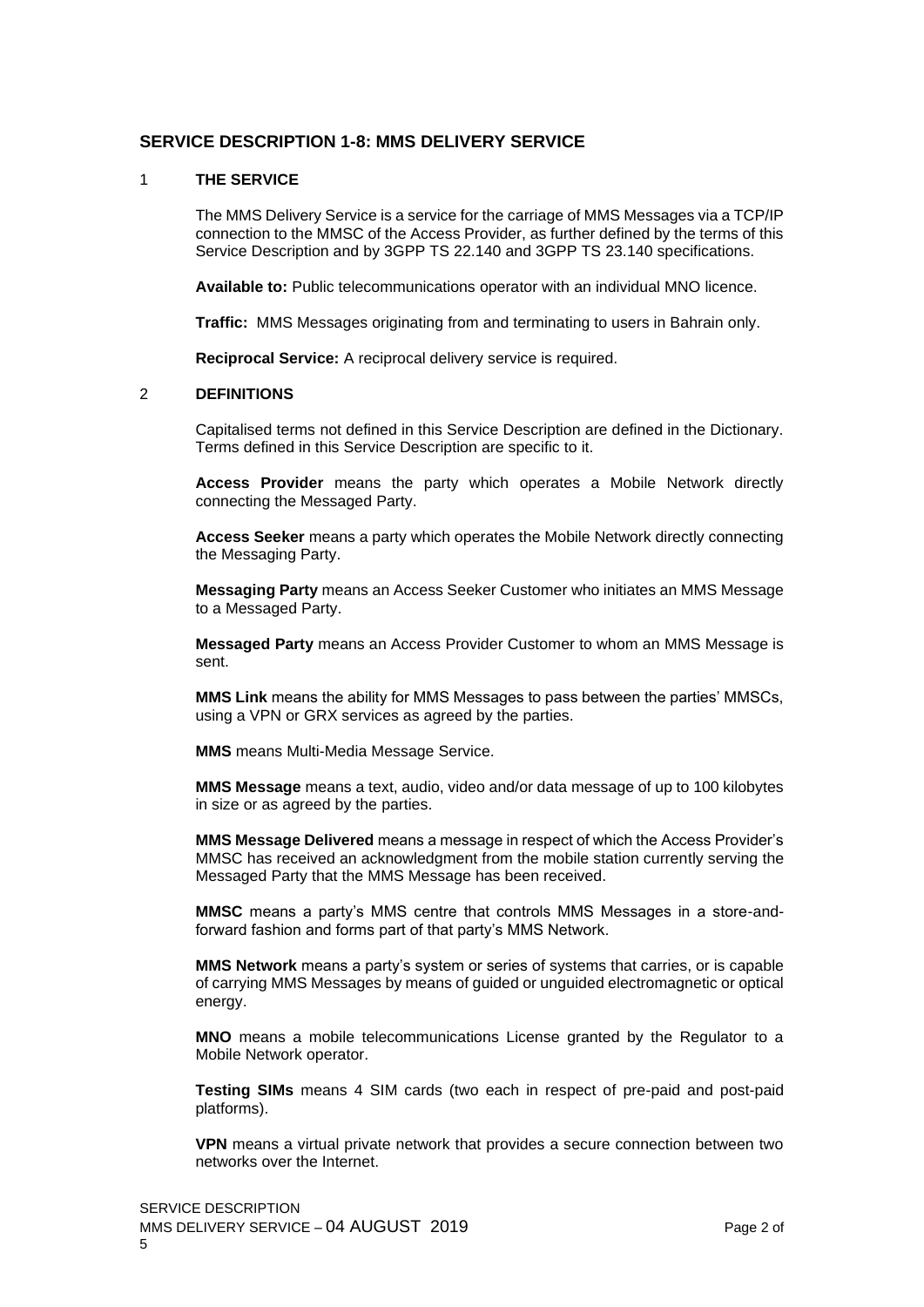# 3 **TERMS**

### 3.1 **Prerequisites**

A party (the first party) shall not be obliged to supply the MMS Delivery Service unless and until:

- (a) the parties have first established connectivity between their mobile networks as contemplated by the Mobile Terminating Access Service Description;
- (b) each party has established the MMS Link;
- (c) the parties have successfully completed any pre-commissioning testing requirements set out in the Joint Working Manual; and
- (d) the other party can supply the first party with the MMS Delivery Service on a reciprocal basis on terms and conditions of the Supply Terms.

# 3.2 **Application**

This Service Description applies to the supply of MMS Delivery Service for MMS where the Messaging Party is directly connected to the Access Seeker's Network and the MMS Message terminates on the relevant device of:

- (a) an Access Provider Customer; or
- (b) an overseas roaming party on the Access Provider's Network, where the Access Seeker has the appropriate agreements with the roaming party's home network.

# 3.3 **MMS Message Handling**

MMS Messages shall be handled in accordance with the following summary of steps:

- (a) MMS Messages originating from the mobile handset used by the Messaging Party are received by the Access Seeker's designated MMSC;
- (b) the Access Seeker's MMSC forwards the MMS Message to the MMS Link to be sent to the Access Provider's MMSC; and
- (c) the Access Provider's MMSC delivers the MMS Message to the mobile handset used by the Access Provider's customer.

### 3.4 **MMS Link**

Each party will bear its own costs of connection to a GRX service or the cost of the VPN equipment and internet connectivity, as the nature of the MMS Link requires.

# 3.5 **Service Limitations**

- (a) The MMS Delivery Service is only for a message size of 100 kilobytes or as agreed by the Parties.
- (b) The Access Provider may review and amend this Service Description prior to the introduction of mobile number portability.
- (c) MMS Messages must be sent from the Messaging Party's MMSC to allow A-party billing.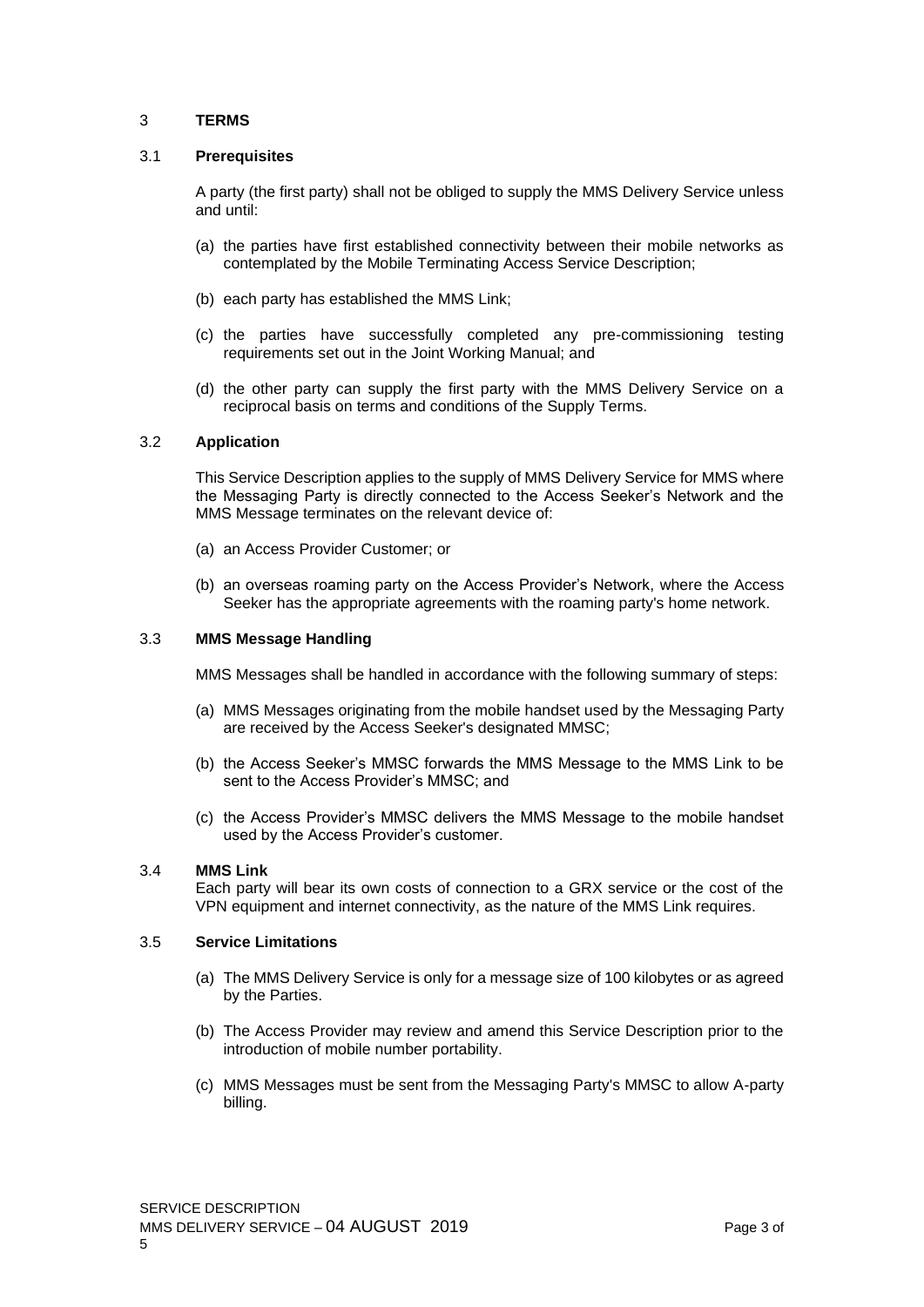# 3.6 **Numbering**

The MMS Delivery Service requires that the address of both the Messaging Party and the Messaged Party are within agreed number ranges.

# 3.7 **Testing SIMs**

- (a) A party shall supply the other party with Testing SIMs to be used solely for the purpose of ongoing fault diagnosis for a period of time agreed between the parties and each party shall return the Testing SIMs at the end of that term.
- (b) MMS Messages to and from Testing SIMs shall be reimbursed by the using party at the supplying party's retail charges.

# 3.8 **Flow Control**

The parties agree to develop and document an MMS traffic management and control plan to be incorporated in the Joint Working Manual.

# 3.9 **Maximum MMS Traffic Flow**

The parties acknowledge that the provisions of clause 19 of the Supply Terms (Forecasting Procedures) shall apply for MMS capacity, subject to the following conditions:

- (a) unless otherwise agreed as part of settling a Forecast, the maximum MMS capacity at launch being sent by the Access Seeker using the MMS Delivery Service shall be 20,000 MMS Messages per busy hour.
- (b) If the traffic level exceeds the limits set out in subparagraph (a), or otherwise agreed as part of a Forecast, then notwithstanding clause 19.10 of the Supply Terms, the Access Provider shall use reasonable endeavours to continue to provide the MMS Delivery Service but may take reasonable steps to moderate and manage the overload traffic.

### 3.10 **Unsolicited MMS**

The parties acknowledge that spamming and other unsolicited MMS Messages sent by Access Seeker Customers may cause disruptions to the services provided to and received by the Access Provider Customers. Each party agrees to liaise with the other party in good faith in order to manage such disruptions where commercially and technically feasible.

### 3.11 **Priority and Retry**

- (a) Each party shall deliver MMS Messages from the other party's MMSCs with equal priority and urgency as those originating from within its own network.
- (b) Each party shall use the same retry algorithms as are used for MMS Messages which originate and terminate within its own network, provided that retry attempts are at least 50 seconds apart.

# 3.12 **Customer Billing**

The Access Seeker is responsible for billing the Messaging Party for the end-to-end MMS Message Delivered using the MMS Delivery Service.